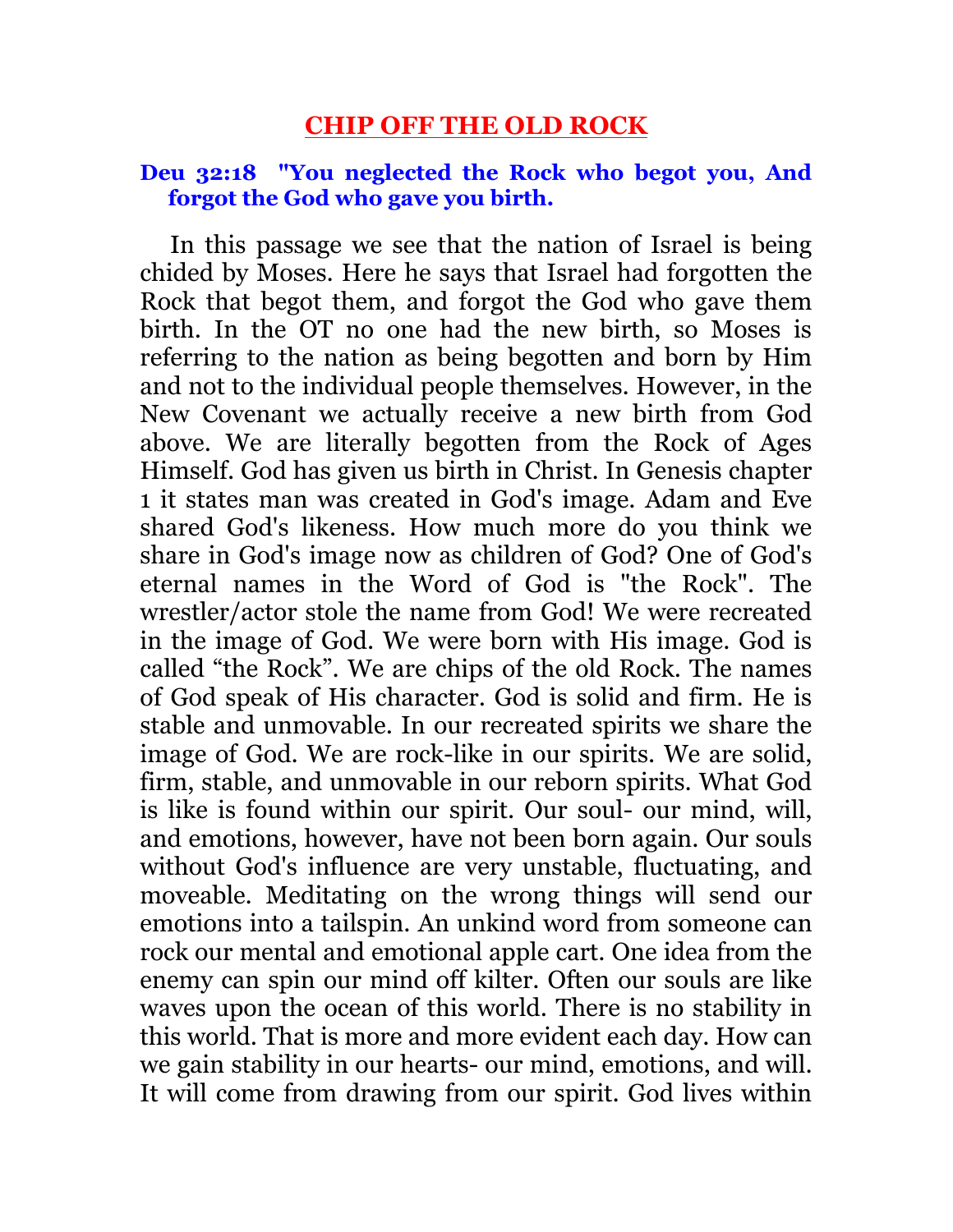our spirit. He provides stability to our spirits. It is rock like. How can we tap into that stability? One way is to set aside time to pray in tongues. When we pray in tongues our spirit prays. We are edified- built up, strengthened- when we pray in tongues. This does not just strengthen our spirits but **we** are edified- the whole person receives this strength- spirit, soul, and body. When we pray in tongues long enough calmness and strength slowly saturates our soul and our mind settles down and a deep peace will enter us. In this peace God's speaks to us in His still small voice. The Rock imparts his strength and stability to our souls. Another way that we draw from the Rock within is to meditate on God and His rhema Word.

## *Isa 26:3 Thou wilt keep him in perfect peace, whose mind is stayed on thee: because he trusteth in thee.*

As you are praying in tongues think about God and what He has done for you. Ask Him for a scripture that He wants you to meditate on. Many times a verse will float up to your mind. Open to that verse and start to think on it and ask God to speak to you from it. You will receive strength and nourishment from the Rock.

#### *Isa 51:1 Hearken to me, ye that follow after righteousness, ye that seek the LORD: look unto the rock whence ye are hewn, and to the hole of the pit whence ye are digged.*

Righteousness is found in the Rock. We were cut from this Rock. Again we have His rock-like nature in our spirits. Many Christians are asking God to make things right in their lives. They want habits to be made right. They want their bodies to become right. They want their circumstances to be right. All of these will be made right from the righteousness (rightness) that already dwells in your spirit. As you tap into the Rock within you will see righteousness spread into all the